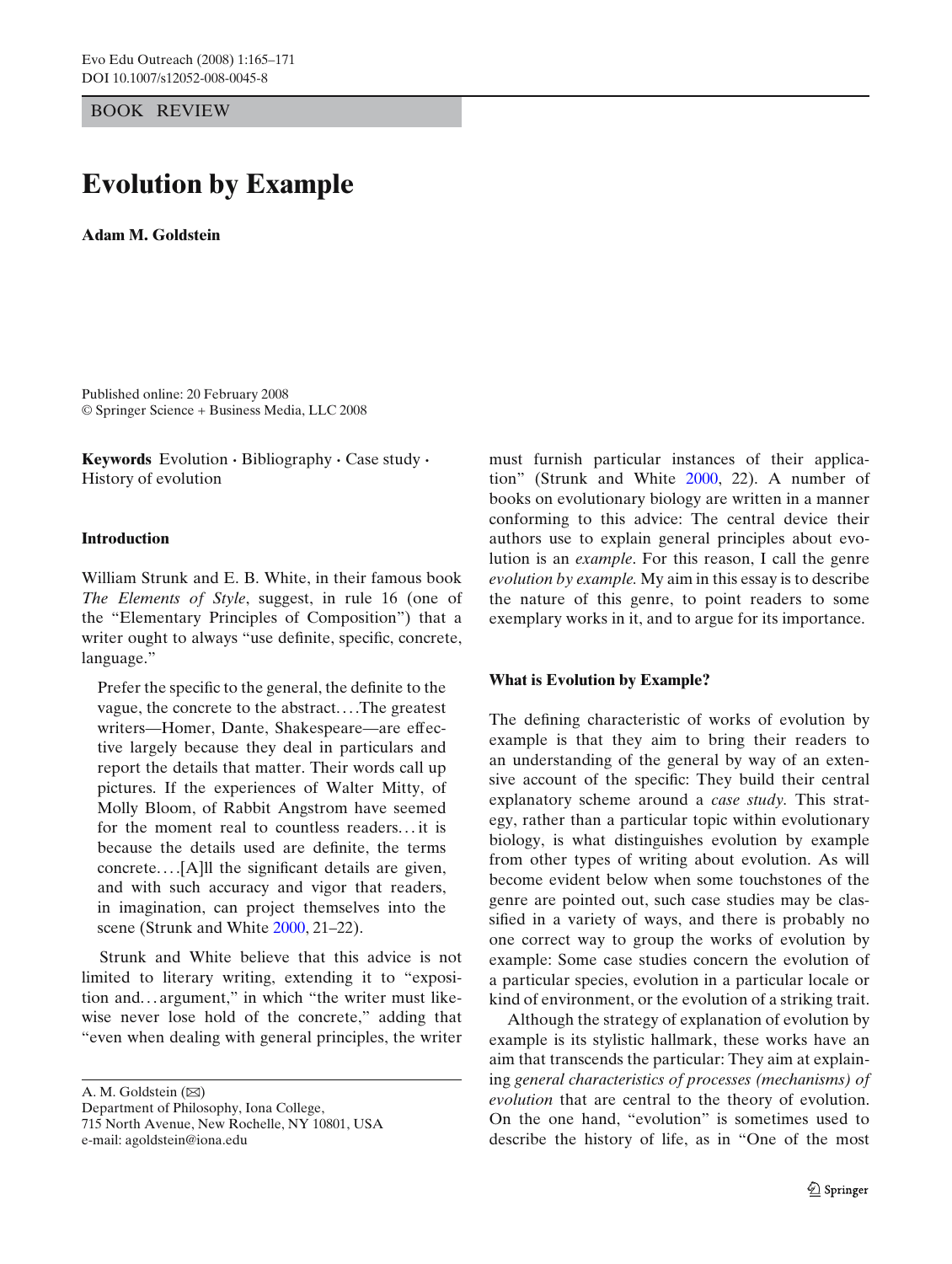important events in evolution was the extinction of the dinosaurs" or "The move to land by vertebrates represented a key point in their diversification." On the other hand, the *theory of evolution* describes kinds of processes of evolution, or, to use another term for "processes," *mechanisms*. These processes (mechanisms) include (but are not limited to) mutation, natural selection, random drift, sexual selection, and speciation. "Theory" here is not intended to suggest uncertainty or lack of confidence. Rather, like "theory of gravitation," "theory of evolution" is intended here to indicate the set of natural laws and well-established facts that describe and explain why and how the history of life has occurred as it in fact did and predict how it will occur in the future.

Works of evolution by example may be contrasted with textbooks such as Futuyma's classic *Evolutionary Biology* (Futuym[a](#page-6-0) [1986\)](#page-6-0), Roughgarden's *Theory of Population Genetics and Evolutionary Ecology* (Roughgarde[n](#page-6-0) [1979\)](#page-6-0), and Gillespie's *Population Genetics: A Concise Guide* (Gillespi[e](#page-6-0) [2004\)](#page-6-0). Although their explanatory aim is much the same as that of works of evolution by example—to explain the theory of evolution—their strategy is different: They present general claims, recruiting examples only occasionally, and treating them in far less detail than they would be treated by a work of evolution by example. Indeed, evolution textbooks seem to share a common pool of three or four stock examples: variation in alcohol dehydrogenase genes; human blood types, in general and in the case of sickle-cell anemia, and, of course, Mendel's pea plants. These serve as work for students and as a demonstration of the direct application of theoretical principles.

Many trade paperbacks about evolution that are directed at a general audience may also be contrasted with evolution by example. For instance, consider Richard Dawkins' *The Selfish Gene* (Dawkin[s](#page-6-0) [1989\)](#page-6-0), *The Extended Phenotype* (Dawkin[s](#page-6-0) [1982\)](#page-6-0), and *The Blind Watchmaker* (Dawkin[s](#page-6-0) [1987\)](#page-6-0). The aim of these books is to explain and argue for the importance of general notions: the selfish gene, the extended phenotype, and the idea that complexity does not require a designer. The function of examples in these works is to show that these general claims are not completely empty of real-world content. They do not establish the utility of these notions for observation and experiment or even for further theorizing. This work is left to others who, Dawkins hopes, are able to grasp them sufficiently to use them in their own work.

Similarly, a book such as Sean Carroll's *Endless Forms Most Beautiful* (Carrol[l](#page-6-0) [2005](#page-6-0)), which is about an entire discipline—"evo-devo," the study of the evolution of developmental processes—treats examples in a cursory manner, in contrast with how they are treated in works of evolution by example. The central problems motivating evo-devo and the way in which its general principles and methods are used to solve those problems are central to Carroll's work; examples illustrate the progress that evo-devo has made, but are not intended to provide an initial intellectual point of access to its central principles. Stanley's *New Evolutionary Timetable* (Stanle[y](#page-6-0) [1981](#page-6-0)) and Eldredge's *Time Frames* (Eldredg[e](#page-6-0) [1985](#page-6-0)) should be viewed similarly. They aim to explain and provide evidence for a general theory, punctuated equilibrium, adducing examples for proof rather than taking them as a primary explanatory device.

Case studies offer creators of works of evolution by example a range of excellent opportunities not afforded to creators of general works. In the hands of a skilled and imaginative writer, accounts of the people, places, discovery, and confirmation of facts and principles about their subjects can be parlayed into a compelling story in which the "resolution" of the "plot" is the discovery and elaboration of general principles of evolution that pertain to the example. In the great tradition of Darwin's own *Journal of Researches* (Darwi[n](#page-6-0) [1845](#page-6-0)) ("Voyage of the Beagle"), many works of evolution by example present particular locales as central themes. These locales are typically exotic, rugged, and beautiful, including (among others) the Galápagos Islands, Lake Victoria, and the Australian Outback. They often also concern the early generations of evolutionists. The voyages of these scientists around the globe and the reader's imagined voyages in time to the late nineteenth or early twentieth century form the backdrop of an intellectual voyage. The scientist-protagonist struggles with the elements and distance from home; but most of all with the subtleties of new kinds of arguments, new kinds of evidence, and the understanding of new truths about biological diversity. Often, the scientists' struggles in the academy run parallel to their ocean voyages and cross-country treks. The seminar room, the vaulted halls of museums in Europe, Britain, and America, and the international scientific literature create the ideal setting for which what Michael Ruse aptly terms "science red in tooth and claw" (Rus[e](#page-6-0) [1999\)](#page-6-0).

Works of evolution by example are primarily published as trade books, even those published by university presses. For instance, Harvard University Press published Elisabeth Lloyd's *Case of the Female Orgasm* (Lloy[d](#page-6-0) [2005\)](#page-6-0). This book, subtitled "bias in the science of evolution," surveys competing explanations for the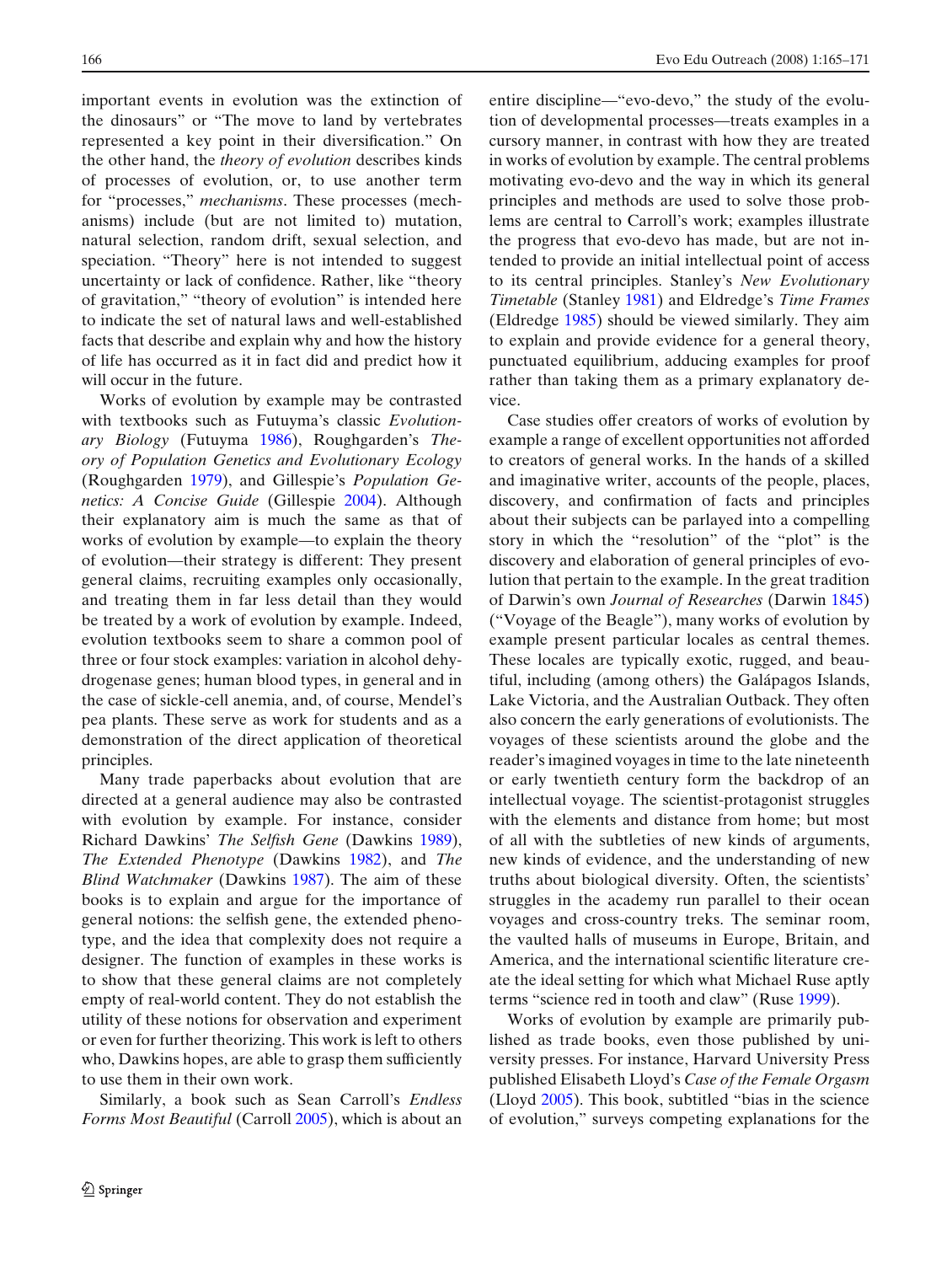female orgasm as a means of investigating the nature and applicability of explanations invoking natural selection. Lloyd's book is shelved on thefirst floor of the Mid-Manhattan branch of the New York Public Library, among popular recent works about women's sexuality: The first floor stacks are for those on a lunch break or on their way home from work to browse, in contrast with the higher floors, where scholarly monographs are kept. Some works of the genre are recognized as exemplary works of general interest: Jonathan Wiener's *The Beak of the Finch* (Weine[r](#page-6-0) [1994](#page-6-0)) won the 1995 Pulitzer Prize for general nonfiction.

Although written for a general audience, works on evolution by example have much in common with scholarly books. Most are written by professionals either university faculty in Humanities disciplines such as history or philosophy, or scientists engaged in active research—and most reflect the current research work of the author. *The Beak of the Finch*, written by a journalist, is an exception. Like scholarly monographs, works of evolution by example typically provide detailed bibliographic information for scholarly work in science, history, philosophy of science, or primary sources in the history of science. Evolution by example is, on the whole, a sober discipline, written in an observant, thoughtful tone, even in works narrated in the first person in the style of a memoir or travel journal. The central character, intent on reporting the scene as it is, remains circumspect throughout, delivering his or her conclusions only as evidence warrants.

The connection of evolution by example with scholarship and truth, together with its narratives of scientific discovery and the human side of scientists themselves, points to a further effect typical of works in the genre. They aim to represent science as an empirical discipline that is in constant motion, rather than as a settled body of fact or a set of received views accepted on authority or faith. This does not mean that they aim to generate skepticism about science, for instance, advocating the view that science does not aim at or occasionally discover truth because its claims are always provisional. Rather, these books aim to portray science as a growing body of knowledge in which hard-won insights are modified, supplemented, and extended by further theoretical and empirical study in the years and decades after an initial discovery or novel idea. Scientists are portrayed as being at their best when they transform their intellectual tradition, sometimes at great personal cost or risk to their lives and reputations—as opposed to protecting a sinecure or defending a received view.

Because they describe people and institutions in so engaging a manner, works of evolution by example have lasting value. As science does move on (if not progress), explanations presented by narrators, historical personages, or today's scientists in works of evolution by example will inevitably be modified, displaced, or even discarded in light of new discoveries and conceptual changes in science. Nonetheless, I anticipate that works of evolution by example will hold the interest of the reading public for a long time. The specificity and richness in detail that distinguishes them from other science writing results provides them with an internal coherence and robustness in much the same way that the great literature of past ages still moves us today. As readers share the experiences of the narratives' protagonists, they feel the grip of the scientific challenge and the evolutionary reasoning used to meet it. The scholarship typical of a work of evolution by example discussed above makes it that much easier for them to age gracefully; the curious reader can research the fate of the sources that form the basis for the work's scientific and historical claims.

## **Evolution by Example–by Example**

In keeping with the theme of this essay, I would now like to point to some touchstone works of evolution by example. As I suggest above, I do not think that there is any single best way to classify the works of the genre; here, I indicate exemplary works from a three-part division of the genre into categories that I think will help the student of evolution focus his or her interest: works about sex; works about evolution in particular locales; and works about strange, wonderful, and intriguing animals.

#### Sex

Sex—understood broadly, as the exchange of genetic material among individuals—is almost universal among species, an enigma that has long puzzled evolutionary biologists. Why is there so much sex? What is it good for? Why has natural selection promoted, or at least permitted, the spread of sexual reproduction? The question is even more pressing in light of the range of adaptations for success in sex seen across the plant and animal worlds. The touchstone work of evolution by example in this category is *Dr. Tatiana's Sex Advice to All Creation: The Definitive Guide to the Evolutionary Biology of Sex* (Judso[n](#page-6-0) [2002\)](#page-6-0), by Olivia Judson, an Oxford Ph.D. in evolutionary biology.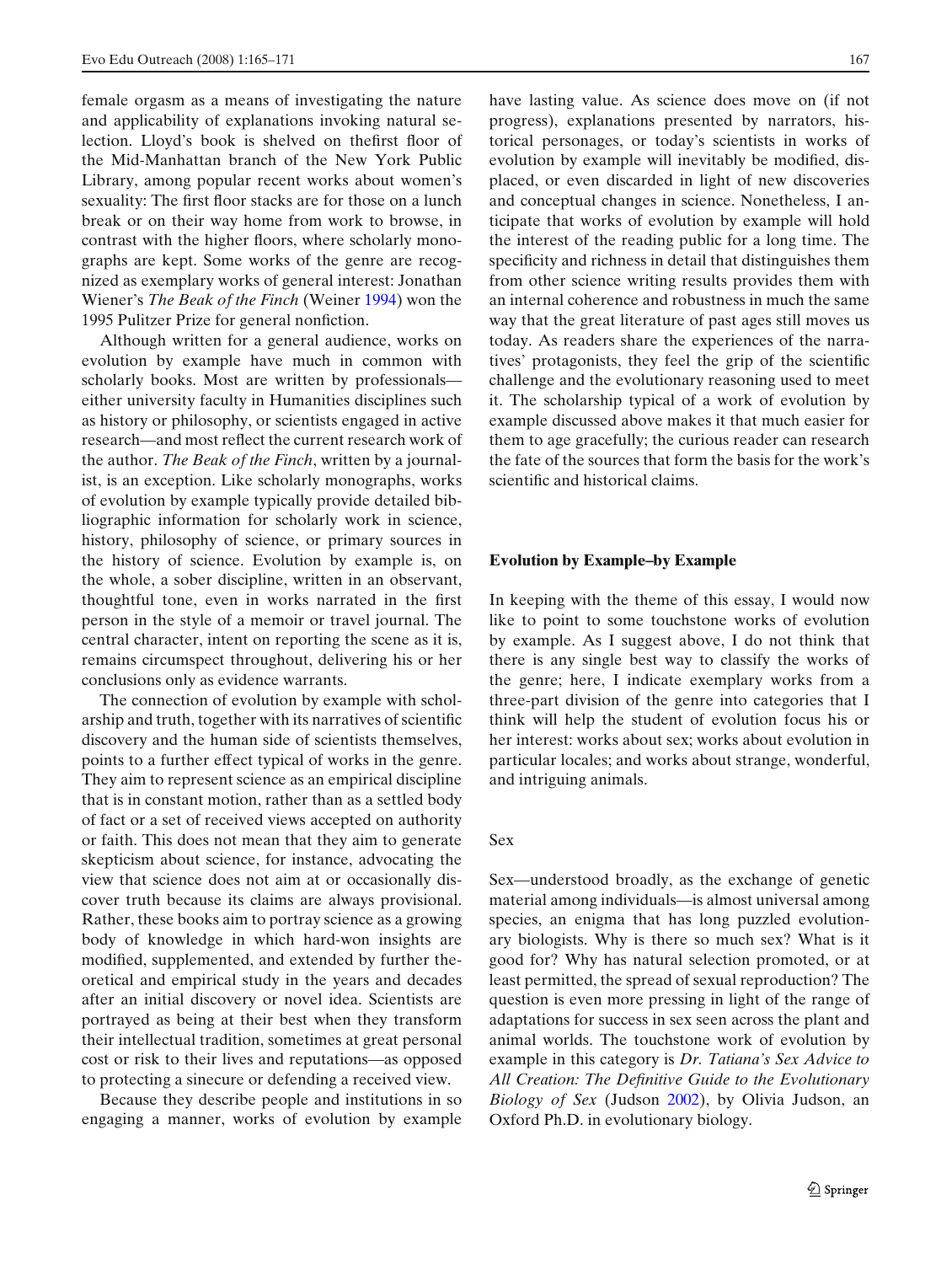As its title suggests, the book concerns the evolution of the mating behavior of a wide range of organisms:<sup>1</sup> it is a work about evolution by example in virtue of the many dozens of case studies Judson uses to offer readers an entreé to evolutionary reasoning and explanation. In what is quite literally a perverse turn on Ann Landers and Dear Abby—but a page right out of Dr. Ruth—the central premise of the book is that the animals of the world, experiencing problems in their love lives, or perhaps simply bewildered by the sexual behavior of their own species, write letters requesting advice from Dr. Tatiana, an expert in the evolutionary biology of sex. Dr. Tatiana distills her encyclopedic knowledge of evolutionary science into a pithy, witty response to each bewildered creature, explaining the latest thinking on why it is reasonable to believe that the behavior inquired about evolved by natural selection. She is always careful to point out what uncertainties remain, and the answer to each animal's question is amply documented.

For instance, at the start of chapter 6, "How to Make Love to a Cannibal," she offers the following sensible advice. "Rule number one: Never get eaten during foreplay." This advice is particularly germane for male European praying mantises. A female of the species, who signs her letter "I Like'm Headless in Lisbon," fearing that she is abnormal for her kind, contributes a query about what appears to be rather extreme behavior.

I'm a European praying mantis, and I've noticed I enjoy sex more if I bite my lovers' heads off first. It's because when I decapitate them they go into the most thrilling spasms. Somehow they seem less inhibited, more urgent—it's fabulous. Do you find this too?

In answer to "Do you find this too?" the modest Dr. Tatiana writes, "Some of my best friends are maneaters, but between you and me, cannibalism isn't my bag." She then explains why natural selection might favor such behavior. As she demonstrates with further examples, the central rationale behind "Rule Number One" is that, if one partner is eaten before fertilization ("during foreplay"), that partner will most likely not be able to transmit any genetic material to the next generation. After fertilization, of course, the situation is different. As Dr. Tatiana explains, on the whole, the situation is rather complex. Availability of food sources also plays a role, as one might naturally imagine, and those with potentially cannibalistic mates have evolved safeguards that increase their chances of surviving to another mating season.

"Like'm Headless" is just one of many letter-writers in "How to Make Love to a Cannibal," each presenting a new situation in which sex and death are linked, and by the end of the chapter, a reader will easily have in hand a general account of the circumstances in which sex finishes with a meal of one's mate. The other chapters similarly provide knowledge that is at once broad and deep about other aspects of the evolution of sex. At the same time as it informs and entertains, Judson's choice of examples and her ability to characterize them in terms of human sexuality create a subtle effect. Judson observes that monogamy is rare in nature, and virtually all of the sexual behaviors Judson discusses would be considered perverse, if not criminal, if practiced by a human being. The cumulative effect of these examples is that the reader is faced with the question of how and why human sexual behaviors, which are endowed with personal and cultural meaning, differ from those of the animals. Against the backdrop of sex as it is found in nature, the sexual practices we often take to be normal are in fact highly unnatural.

Given the prevalence of sex in nature and the attention that it has received from evolutionists, there are relatively few works of evolution by example about it. Besides Judson's work, the most notable are Helena Cronin's *The Ant and the Peacock* (Croni[n](#page-6-0) [1991](#page-6-0)) and Lloyd's book, already mentioned, *The Case of the Female Orgasm* (Lloy[d](#page-6-0) [2005\)](#page-6-0). In light of the paucity of evolution by example on this topic, science writers should feel that the gauntlet—or rather the bodice?—is thrown down.

## Exemplary Places

Some writers introduce an exotic, dangerous, or remote place far from home as a central character in their works of evolution by example. This central character plays many roles: a destination to be attained by days or weeks of travel, a place to meet new people and experience other ways of life, and an enemy of creature comfort, health and hygiene, and life and limb. Beyond this, places play an even more important role: the stage on which an evolutionary play is performed, with evolutionary biologists present as an audience sensitive to every nuance of the acting and set. The touchstone of evolution by example concerning place is Jonathan Weiner's *Beak of the Finch* (Weine[r](#page-6-0) [1994](#page-6-0)), a work about evolution on the Galápagos Islands, themselves an icon of evolution.

<sup>&</sup>lt;sup>1</sup>The title's use of "all creation" notwithstanding, the botanically inclined will be disappointed to learn that all of the organisms discussed are animals.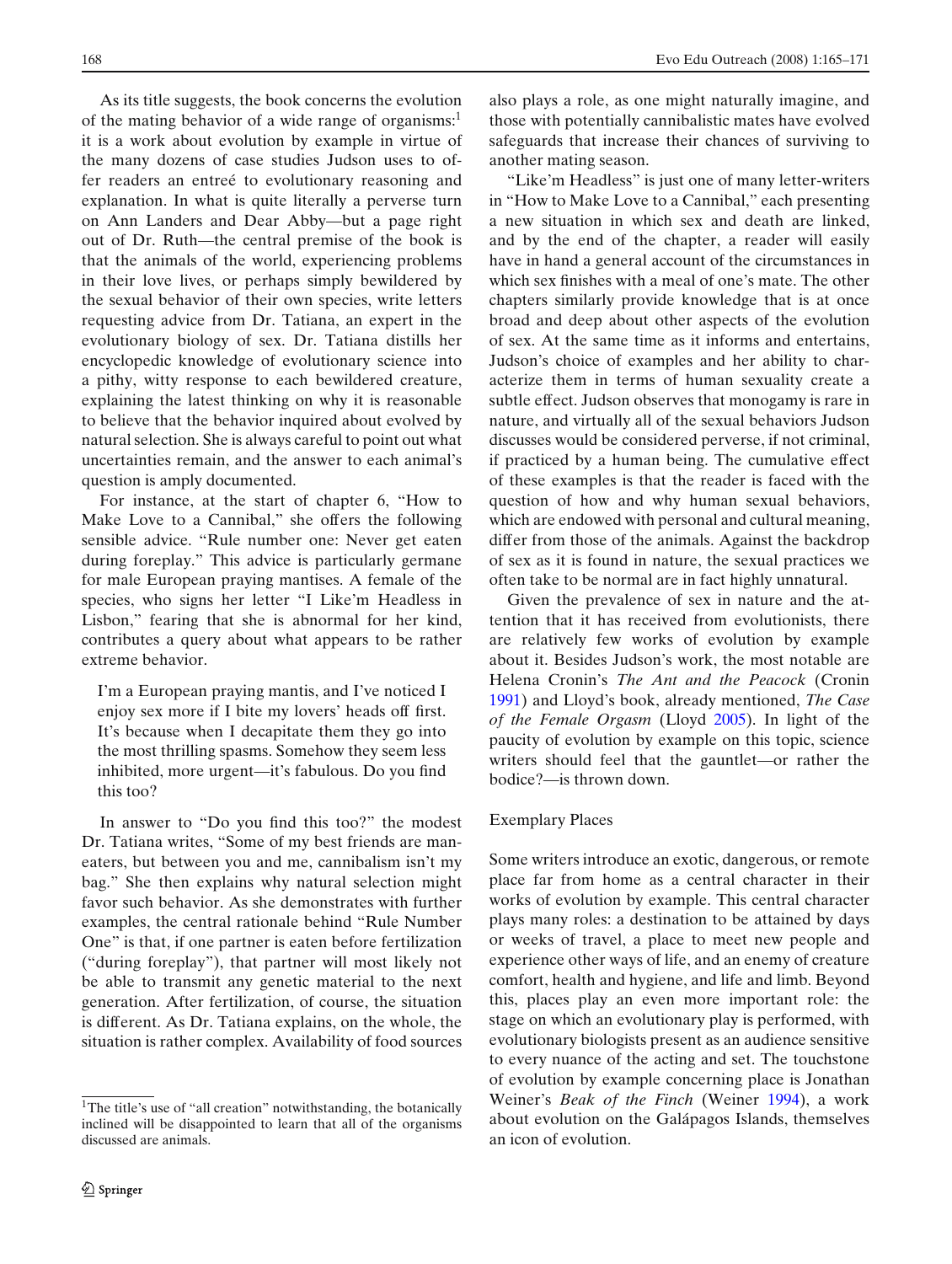The central subject of Weiner's book is the work of Peter and Rosemary Grant, Princeton University scientists who have been observing Galápagos finches for many decades. The island environment has special advantages for observing birds. As many of the islands are small, it is possible in some cases to identify almost every bird that lives on a particular island and the offspring of each, constructing highly accurate family trees. It is also possible to collect detailed, comprehensive information about the characteristics of the island habitats on the smaller islands. Using this information, the Grants have been able to observe changes in the beak shape and size of many finches and to understand how those changes have been shaped by natural selection.

*The Beak of the Finch* almost stands on its own as a story of exploration, taking the reader on repeated trips with the Grants to the Galápagos. Weiner also brings the reader back in time, reconstructing Darwin's initial trips to the islands and presenting the history of the ornithologist David Lack's pioneering work in the islands in the early 1940s, on a research expedition sponsored by the California Academy of Sciences. Just as a scientist returns to the lab or the library to reflect on his or her fieldwork, Weiner reports from the Grants' labs and offices in Princeton and similarly visits with Darwin and Lack after they return home, where they contemplate the meaning of their observations for the general theory of evolution. The Galápagos finches form the starting point for Weiner's broader discussion of evolution and its consequences for contemporary life. This discussion touches on the evolution of pesticide-resistant insects, which develop as a result of natural selection, and the evolution of the AIDS virus. *The Beak of the Finch* is extensively documented for the reader who wishes to learn more or to verify Weiner's claims.

Readers should be aware of another important work about evolution in the Galápagos, *Evolution's Workshop* (Larso[n](#page-6-0) [2001\)](#page-6-0). Authored by another Pulitzer winner, the University of Georgia history and law professor Edward J. Larson, this work may be regarded as a supplement to Weiner's book. *Evolution's Workshop* explores the cultural and historical meaning of the Galápagos in political and idealogical struggles over evolutionary biology, offering a historical and religious perspective on the importance of the famous archipelago.

Two other works serve as touchstones of evolution by example that concern the theme of place. George Gaylord Simpson's *Splendid Isolation: The Curious History of South American Mammals* (Simpso[n](#page-6-0) [1980](#page-6-0)) takes the entire South American locale as its central example. Simpson brings the reader on a kind of paleontological travelogue-safari through the extinct mammals of South America, many of which seem like they would be quite at home with the whimsical creatures cared for by Dr. Doolittle. The central evolutionary theme of the book is the relevance of geography and distance in explaining the differences between North and South America. *Splendid Isolation* has a companion, Simpson's *Discoverers of the Lost World* (Simpso[n](#page-6-0) [1984](#page-6-0)), a historical account of the scientists who discovered many of the fossils described in *Splendid Isolation*.

Tijs Goldschmidt's *Darwin's Dreampond: Drama in Lake Victoria* (Goldschmid[t](#page-6-0) [1996\)](#page-6-0) is also strongly recommended for those intrigued by other places. Goldschmidt, an ichthyologist, describes his experiences traveling to Lake Victoria to study cichlid fishes. These fishes exist in approximately 150 species in Lake Victoria, and new species are still being discovered there with regularity. These species have formed very rapidly, so that daughter species often coexist with their ancestors in the lake, to which the cichlids have been confined for many thousands of years. Because of this, it is possible to determine relationships of ancestry among them. Exciting simply for its account of the fishing lifestyle of the people who live near Lake Victoria, *Darwin's Dreampond* touches on the interrelationships among the various evolutionary processes, highlighting the origin of species.

#### Strange Creatures

The third and final category of works of evolution by example I will consider in this essay contains those works that take extraordinary animals as their central subject. Three touchstone works exemplify this subgenre. The first, Ann Moyal's *Platypus: The Extraordinary Story of How A Curious Creature Baffled the Wor[l](#page-6-0)d* (Moyal [2004](#page-6-0)), concerns a creature that is itself a touchstone of nature's strangeness: the platypus. As is well known, the platypus bears traits distinctive of birds and mammals alike. Anyone who has a minimum of experience with the elusive critter knows that it is a particularly nonthreatening sort of animal, although the males are able to administer a harmful sting with their feet. Whatever the danger posed by its stinger, the platypus is one of the few animals whose very existence has posed a mortal threat to an entire human conceptual framework. The hodgepodge anatomy and lifestyle of the platypus offered a significant challenge to the notion that organisms fit neatly into hierarchically arranged, mutually exclusive classes. Charles Darwin, in his pre-evolutionary days, understood the platypus's significance, as indicated by an 1836 statement of his reproduced on the back cover of Moyal's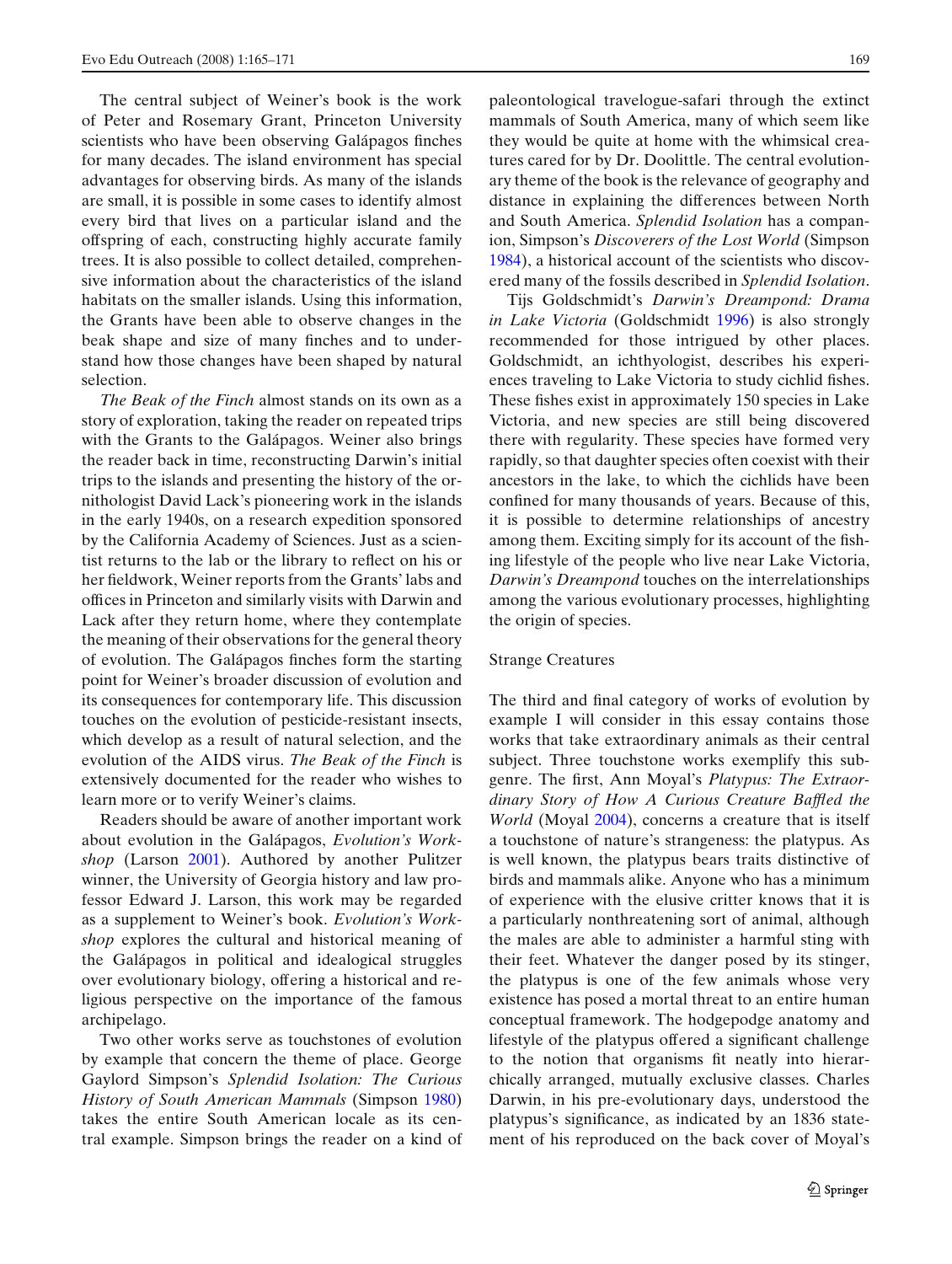book. "A disbeliever in everything beyond his own reason might exclaim, 'Surely two distinct creators must have been at work.'"

*Platypus* is structured as a history of the discoveries and theories about the platypus, starting with the first encounters of European and British explorers with the platypus in the late eighteenth century. In the early years of platypus science, placing the platypus in the correct taxonomic category was a matter of national pride among English and continental scientists, who vied for specimens and engaged in a cross-channel war of words in scholarly journals. There were the usual questions about the ecology and behavior of the platypus, but the most pressing questions were those whose answers might decide which taxonomic category the platypus ought to be placed in. Does the platypus suckle its young—and if so, does the "duck bill" of the young platypus interfere? Does the female platypus have mammary glands? Finding specimens was difficult because access to platypus habitats required backcountry travel, and moreover, once in platypus country, the stealthy, shy platypus was difficult to sight and even more difficult to capture, alive or dead. Moyal describes the toils of English platypus hunters who explored the Australian bush, attempting to locate specimens to send back to England alive. Most of the captive animals died before making it to the ships that were to take them abroad. The cause of death seems to have usually been hunger; Moyal (Moya[l](#page-6-0) [2004](#page-6-0), 187) reports that a platypus can eat more than half its body weight in grubs in one night. The story continues to the present day. The adaptations of the platypus are still being discovered by Australian scientists, who see the uniqueness of their object of study as a point of national pride.

Another book worthy of note in the category of "strange creatures" is Samantha Weinberg's *A Fish Caught in Time* (Weinber[g](#page-6-0) [2000](#page-6-0)), which concerns the coelacanth, discovered in the late 1930s. This fish, which seems to have stopped evolving some hundreds of millions of years ago, exhibits some skeletal features of animals of the kind that made the move to land, providing insight into how the fins of early fishes were transformed into limbs suitable for walking. Like Moyal, Weinberg tells the story from a historical perspective. Marjorie Courtenay-Latimer, working as the sole curator of a one-room museum in East London, South Africa, found it in a fisherman's net, along with a haul of sharks; immediately realizing that it was a novel find, she brought it back to her museum from the docks in the trunk of a taxicab. She contacted ichthyologist J. L. B. Smith, who was able to confirm that the fish she had found was not of any known species and that it had primitive features. Although not scientifically current, Smith's 1956 *Old Fourlegs* (Smit[h](#page-6-0) [1956\)](#page-6-0) gives a sense of the excitement that the discovery caused at the time.

Stephen Jay Gould's *Wonderful Life: The Burgess Shale and the Nature of History* (Goul[d](#page-6-0) [1989](#page-6-0)) is a third touchstone work of evolution by example in the "strange creatures" category. Gould considers the fossil creatures of the Burgess Shale, a mountainside assemblage of fossilized animals that, some 500 million years ago, inhabited what was once an ocean floor in a region now in the Canadian Rockies. These creatures are nothing like those of today, and there are many more species in the small area of the shale than are represented in vastly larger areas of today's sea bottoms that have a similar density of organisms. Moreover, none of these strange forms now exist, and none are ancestors to any existing lineage. Gould takes this lost world of diversity as a starting point for his arguments about whether the history of life represents progress and his meditations on the influence of chance in evolution.

Finally, George Gaylord Simpson's *Horses: The Story of the Horse Family in the Modern World and Through Sixty Million Years of History* (Simpso[n](#page-6-0) [1951](#page-6-0)) is a work of evolution by example that is not about a strange creature, but rather, a familiar and much-loved one. This book is not scientifically up-to-date; nonetheless, it provides the framework for contemporary studies of the evolution of horses, which remain a central organism of study among paleontologists. Because it is so central to the current discussion in paleontology, interested readers will not have any trouble following up Simpson's work with more current references. *Horses* differs from the other works discussed in this essay because it is a scholarly monograph rather than a trade publication; it will make slow going for those not already familiar with basic ideas about evolution and a good understanding of anatomy. It is a classic of twentieth century evolutionary biology and well worth the effort for those looking for a more advanced text.

#### **The Importance of Evolution by Example**

Works of evolution by example are valuable in themselves as models of literary style, stories of human endeavor, and as a link between the scientific community and the public at large. Because evolution stirs up controversy, however, they have additional value as a tool for bringing about an understanding of that subject among those otherwise not familiar with it or reluctant to accept it. The audience that I believe that evolution by example will most likely have this effect on is the great mass of people that are open to reason concerning